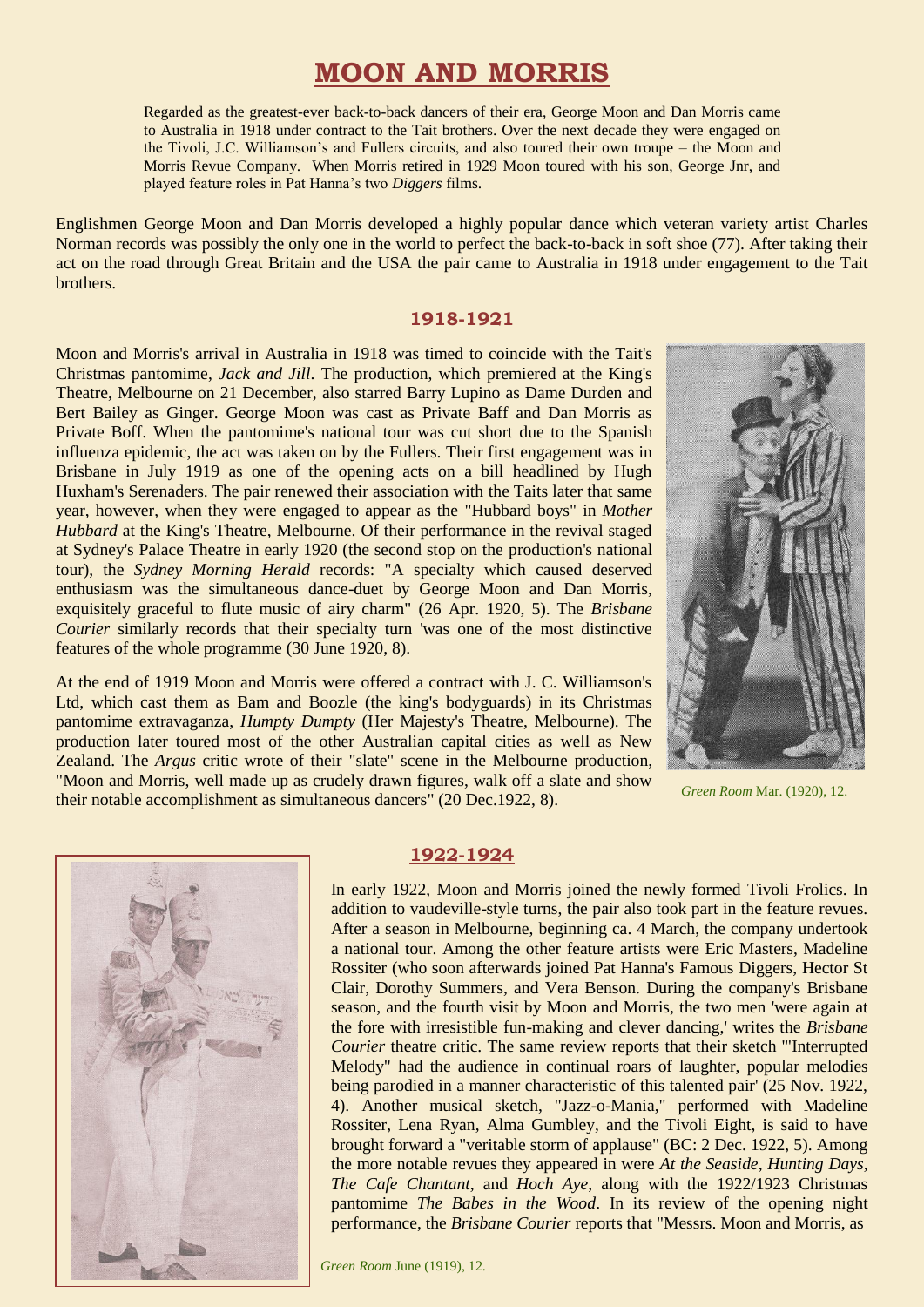Bam and Boozle, the robbers, carried a heavy burden of the humour, but it would have been difficult to find two better fitted for the task... as the incorrigibles, [they] had the building almost rocking with laughter" (23 Dec. 1922, 15).

Although details of their movements over the next few years are somewhat unclear, it is believed that the pair remained with the Frolics company throughout most of 1923 and possibly into 1924. In December of that year, they returned to the Fullers, having accepted a contract to appear in the combined Ward-Fullers'-produced pantomime *Cinderella*, which premiered at Melbourne's Princess Theatre.

## **1925-1927**

Sometime around July 1925, Moon and Morris began an eight-month tour of New Zealand for the Fullers. After returning to Australia in late February or early March 1926, they renewed their act with Sydney audiences, playing a brief season at Fullers' Theatre. Shortly after concluding that engagement, the two dancers took up an offer from Sir Benjamin and John Fuller to put together their own touring company. The Moon and Morris Revue Company debuted at the Bijou Theatre in May and then went on the Fullers' Australian circuit. Much of its repertoire, which was largely a combination of revue sketches and vaudeville, was written by Ed Warrington, who had previously been associated with Pat Hanna's Famous Diggers. However, the company did occasionally stage revusicals, with two of the more popular being *My Mountain Maid* and *Dad, Choom and Co*. In addition to Warrington (who also acted as producer), the troupe boasted several well-established and high-profile performers, notably Alec Kellaway, Americans Durham Marcel and Nell Fleming (ex-Bert Le Blanc Travesty Stars), Irene Vando, and Kathleen Howard. Following the Bijou season, the company travelled to Brisbane for a three months engagement. The Brisbane Courier provides a little insight into the shows offered"

The current offering, *Wit and Wisdom* goes with a swing from the first to the final curtain. It is a pot pourri of dancing, music and song, backed up by a clever ballet and colourful stage settings, and through it all Messrs. Moon and Morris have infused a series of skits that bristle with fun. This quainty pair long ago danced their way into the hearts of Brisbane audiences, but there seems no end to the diversity of their dancing, and this week they introduce much that is new (BC: 19 July 1926, 9).

Other known revues from 1926 are: *Make it Snappy*, *Words and Music*, *This and That*, *Heads or Tails*, *Issues*, *Chuckles*, *A Mixed Grill*, *Next Please*, *Some*, and *Salads*. Brisbane was followed by an extended engagement at Fullers Theatre (Syd) beginning late October. This season also saw most of the company appear in the Fullers' *Cinderella* pantomime.

By March 1927 Moon and Morris had left the Fullers to undertake a seven months tour of Northern Queensland for Minna's Enterprises - playing such towns as Townsville, Cairns and Rockhampton. Following the close of the Rockhampton season in late September the troupe disbanded, with Moon and Morris, George Moon Jnr and Bell Fleming taking a contract to appear at the Cremorne Theatre, Brisbane, with Elton Black's New Follies Company. As with the previous year the pair spent the festive season in pantomime, this time in a new and up-to-date version of *Aladdin*.

## **1928 - 1935**

When *Aladdin* finished in late January 1928, Moon and Morris remained with the New Follies until its season ended with the departure of Elton Black. The pair remained at the Cremorne, however, continuing on with the Vic Roberts-produced Mirthquakers, which made its debut on 18 February. While an exact date for their departure from Brisbane is yet to be established, this likely to have been sometime around late June or early-to mid July. The engagement also included George Moon Jnr. The partnership has next been associated with a lengthy period of advertising for their appearance in Perth at the Luxor Theatre. Although the engagement was not to start until the end of July, frequent press announcements and advertisements began appearing in Perth newspapers from as early as 2 June. Although initially billed as appearing with Paul Daly's Sunbeams, the company that opened on 29 July was instead billed as Paul Daly's Supremes. Again performing with the pair were Moon's son, George Jnr, and Nell Fleming. *Mirror* (Perth) 2 June 1928, 2.

# **MOON AND MORRIS FOR PERTH**

Arrangements have now heen com pleted for Daly's Sunbeams to open a the Luxer about June 29. This com bination is just concluding a long sea son at Brisbane. Paul Daly, who i already in the State is a first-class en tertainer and will be associated with Moon and Morris and George. Moon Other Sunbeams are Nellie Lat jun. ferty (soprano), Linda Foy (soubrette) Gwen Matthews (soubrette), Gladys En sor (solo danseuse), whilst Syd Burchal will join the company on their arriva in Perth.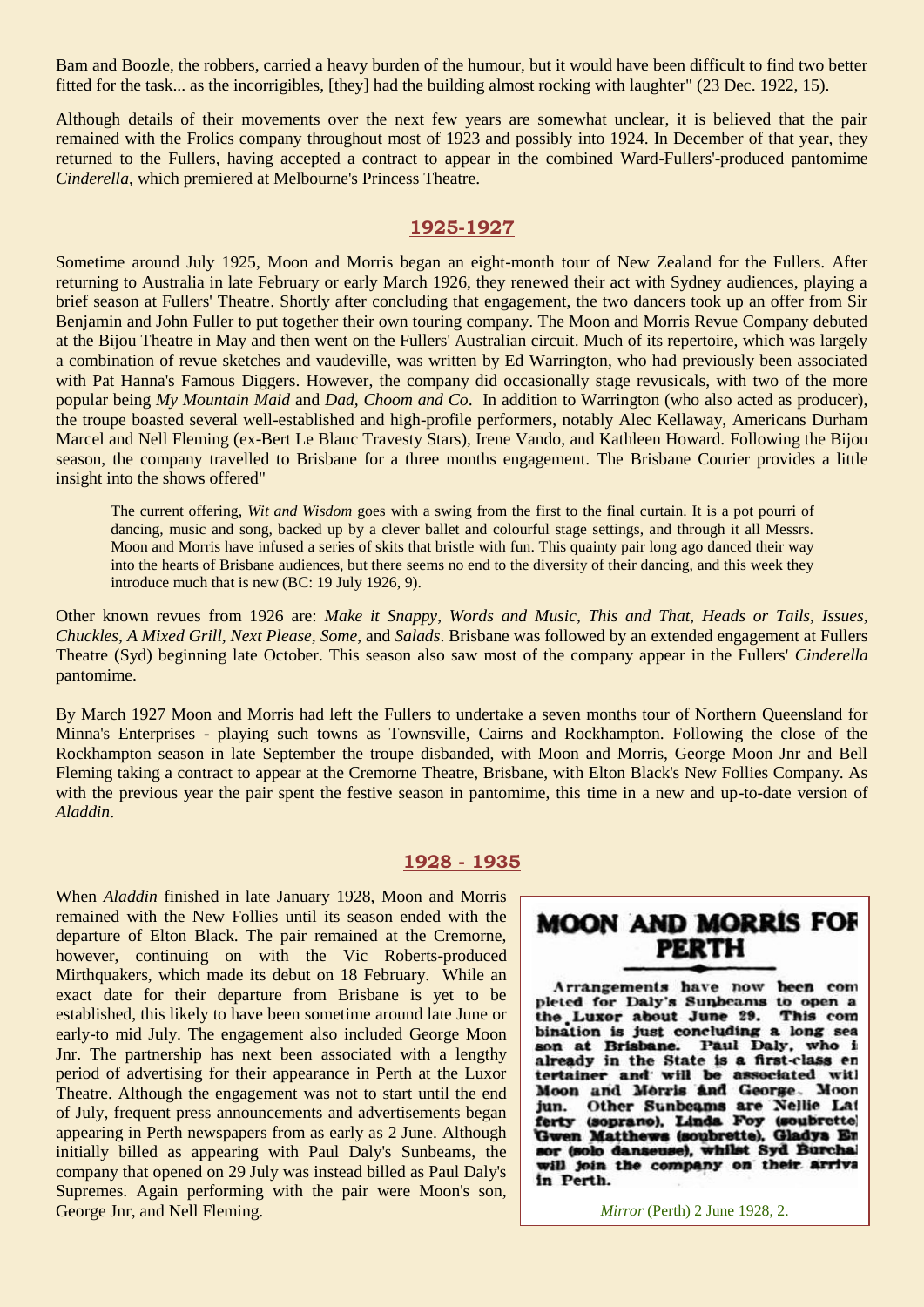On Wednesday 19 September Vic Roberts made his first appearance at the Luxor in partnership with Lilian Grey. Two nights later, and without any previous announcement the Supremes was reorganised as Vic Roberts Smilestones. Moon and Morris continued as the feature act, with George Moon Jnr and Nell Fleming also maintained, up until the close of the season in mid-January 1929. Almost two months later they opened for the Fullers at the Bijou Theatre (Melb) with the Moon and Morris Revue Company. Several of the artists engaged had also been members of the Paul Daly/Vic Roberts Luxor Theatre companies the previous year - notably George Moon Jnr, Nell Fleming, Durham Marcel, Nellie Lafferty and Gwen Matthews. The company played at least one more season - the Majestic Theatre, Adelaide. Moon and Morris's next established engagement after Adelaide was under the management of Union Pictures, presenting a turn between films at Sydney's State Theatre.



*Advertiser* (Adelaide) 22 Apr. (1929), 2.

Little information regarding Moon and Morris's whereabouts after 1929 has been located to date. Charles Norman records that Dan Morris settled in Sydney, where he bought a business "and was quite happy." Norman also recalls that Morris "delighted in showing their top billing on Broadway, New York... over, Al Jolson!" (77). In correspondence with the AVTA, R. Higgins, who counts Dan Morris as a distant relative, indicates that Morris's retirement was short-lived, however, with the dancer dying prematurely in the Sydney seaside suburb of Bondi in 1933.

George Moon's post-1929 career movements are somewhat difficult to determine due to the emergence of his son, George Moon Junior, on the Australian variety stage during the early 1930s. Because the advertised billing does not always distinguish between the father and son, it is not always clear which one of the two men is being referred to. It is almost certain that the George Moon who formed a partnership with Bert Le Blanc at the Gaiety Theatre in Sydney in 1929, under the direction of ex-Travesty Stars/Moon and Morris troupe member Durham Marcel, was Moon Snr. A review in *Everyone's* records, 'Comedy is the outstanding feature [of the show], with Bert Le Blanc and George Moon running a neck and neck race and each with a sum total of laughs that assures favouritism' (18 Dec.1929, 37). It is unclear, however,

if George Moon or George Moon Jnr appeared in Ernest C. Rolls revue spectacular, *The League of Happiness Revue*, which was staged at the Palace Theatre beginning Boxing Day 1931. The company also included variety veterans Fred Bluett, Gus Bluett, Vernon Sellars, Alf J. Lawrence, Al Mack, Lou Vernon, and Jennie Benson. Moon Jnr is known, however, to have been engaged by J. C. Williamsons' to appear opposite Gus Bluett and Cecil Kellaway in the musical comedy *Follow Through*, staged the previous year at Melbourne's Theatre Royal (8 Feb. 1930).

## **MOON AND MORRIS PERFORMANCE STYLE**

Charles Norman recalls that while both were small men, George Moon was the smaller, and hence his shoulder blades fitted comfortably under his partner's when doing their famous back-to-back dancing: 'It brought a lump to your throat to watch Dan and George in waltz time on a full stage, with only a spotlight following them, and the music down under in tone to help bring out the soft touch of their feet as they glided around that big stage' (77).

A review of one of their performances at the Cremorne Theatre, Brisbane, in 1922 provides some additional insights: 'Messrs. Moon and Morris were probably the most popular performance of the evening, and they were given an even warmer reception than usual. They reeled off dozens of new jokes and "gags" in their own inimitable style and concluded with a characteristic simultaneous dance. There is always something bright and breezy about the work of this duo and they never seem to lack fresh business' (BC: 16 Dec. 1922, 10).

Some six years later the *Brisbane Courier* recorded several descriptions of their appearances during Elton Black's New Follies season at the Cremorne Theatre:

There is a happy blending of the grave and the gay; there is good music, interspersed with ultra-jazz, and there are comedians, with George Moon as the laughter-maker-in-chief, who keep the audience in good humour whenever they step on to the stage. George Moon is one of nature's comedians. His face is his fortune. There is no need for the quaint little man to speak a word; but when he does speak he always has something funny to say. All he has to do is walk on, in a ludicrous garb, work that wonderfully mobile face, or give one of his amusing gestures. In "A Restaurant Episode," he was very funny as the man who bumped into Colonel Testy's wife, and flew for safety to a restaurant hiding under the table at which the dignified Colnel sits and countermanding his orders for drinks. The Colonel calls testily for "canary wine." The voice under the table calls for "beer." Beer is brought. The Colonel is angry. "Bring me canary wine," he roars. "Idiot! I ordered canary wine." Canary wine is brought by the dumb-founded waiter (Elton Black). "Drink it," calls the voice under the table. The waiter drinks.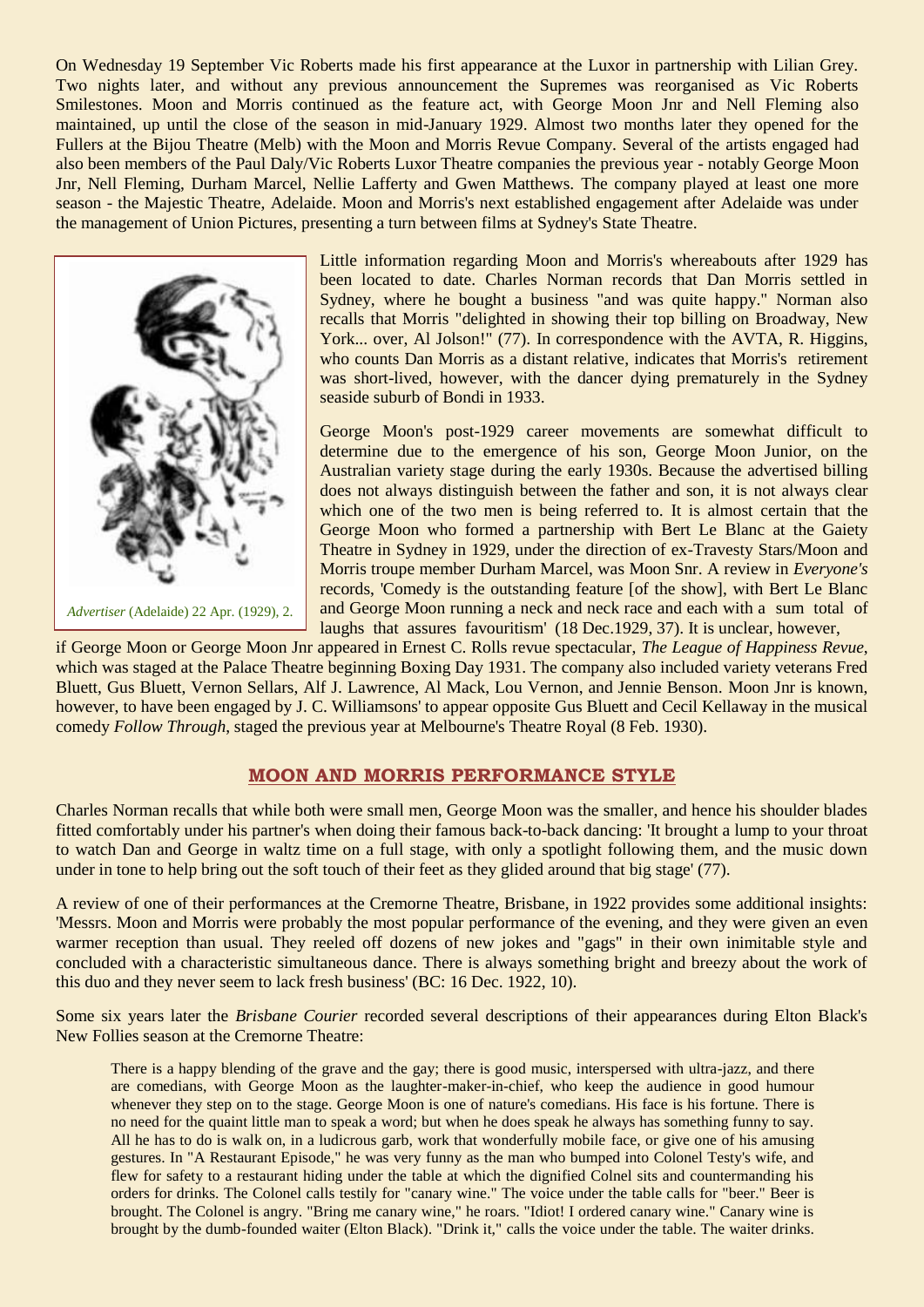So it goes on. Little George is also very amusing in a picnic episode" "Bang the Tray," when he keeps the picnickers within bounds of propriety. With Dan Morris he makes a tremendous fuss "Regarding Rhubarb," making it plain that all things desired are not to be compared unto it (23 Jan. 1828, 11).

The second half of the programme on Saturday night followed much of the same plan, the climax being achieved by an uproarious reviewing of troops - not on "Digger" lines, but dainty damsels and assorted European soldiers in burlesque uniforms. The reviewing was done by a General and a Colonel (Messrs Moon and Morris) under the regulations not to be found in any books of military instruction.... The outstanding sketch [of the night] was "Silent Jim" played by Messrs Moon and Morris. An excellent piece of acting that might easily have been overdone. These two also gave a demonstration of their famous simultaneous dancing, with their usual trimmings of humour (6 Feb. 1928, 18).

## **ADDITIONAL QUOTATIONS**

• [Mirthquakers - Cremorne Theatre, Brisbane]: Among the laughmakers are such clever comedians as George Moon, who seems positively to radiate humour through every pore, and Dan Morris, who provides an excellent counterpart. They seem to be imbued with the essence of drollery, which exudes in every item in the form of enjoyable fracetiousness, buffoonery, and whimsicality - all making for the scintillating merriment of the show (BC: 16 Apr. (1928), 24.)

## **HISTORICAL NOTES AND CORRECTIONS**

**1.** A comparison of a photograph of George Moon (published in 1919) with stills from Pat Hanna's two films *Diggers* (1931) and *Diggers in Blighty* (1933) indicates that George Moon Snr played the character Joe Mulga, and not George Moon Jnr (see GR: June 1919, 12). It would appear in this case that a number of sources devoted to cinema, including the *Internet Movie Database* (IMDB), have inadvertently collapsed the film careers of

father and son together due both to the similarity in names and because they have been aware of George Moon Senior's career as an internationally renowned vaudeville performer. It is likely, too, that George Moon Snr also appeared in *A Co-Respondent's Course* (1931) and not his son, as the IMDB and other sources currently indicate. Although little is known of that film, it does have the distinction of being the first narrative film to have been released in Australia with sound.

- **2.** Richard Fotheringham indicates in his entry on Hanna's Diggers Company in the *Companion to Theatre in Australia* that George Moon took over the role of Joe Mulga from Joe Valli when Valli decided to develop a new character, Jock McTavish (191).
- **3.** The review and advertising associated with Moon and Morris's first appearance in Brisbane report that they were Americans (BC: 12 July 1919, 2, 12). In later years, they are more correctly described as Englishmen. The *Courier's* error is believed to have stemmed from their arrival in Australia the previous year with an American company that starred principal boy Virginia Roche (ARG: 23 Dec. 1918, 8). It is possible that Moon and Morris had either accepted the Australian contract while in the US or had undertaken a short tour there prior to coming here.
- **4.** George Moon was the father of actor/comedian George Moon Jnr and grandfather of actress Georgina Moon.
- **5.** In his email to the AVTA (21 Nov. 2011), R. Higgins writes:

Dan Morris was born in Liverpool, UK in 1883, the son of a house painter. His real name was Daniel Dougherty and I have established that he died in Bondi, near Sydney in 1933. He was the eldest boy in a family which featured at least two other variety performers who I suspect remained in England

## **TROUPES**

**[Moon & Morris Revue Co](http://ozvta.com/troupes-m-r/)** • Elton Black's New Follies • **[Mirthmakers](http://ozvta.com/troupes-m-r/)** • Paul Daly's Supremes • Town Topics (1930)